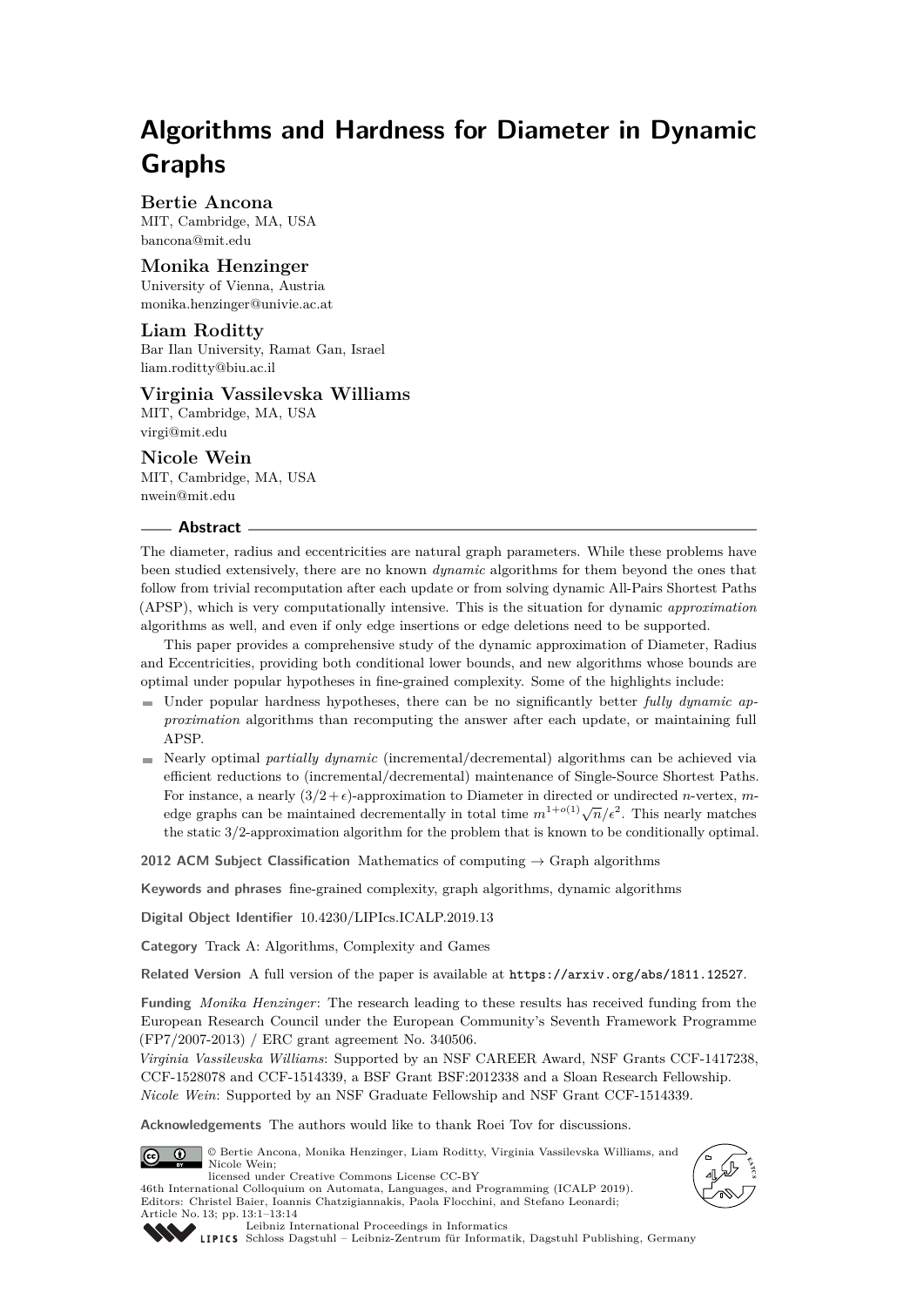#### **13:2 Dynamic Diameter**

## **1 Introduction**

Computing the shortest paths distances between all pairs of vertices in a graph, the All-Pairs Shortest Paths (APSP) problem, has been studied since the beginning of computer science as a field. Nevertheless, the fastest known algorithms [\[26,](#page-13-1) [20,](#page-13-2) [19\]](#page-13-3) for APSP in *n*-vertex *m*-edge graphs are only slightly faster (by  $n^{o(1)}$  $n^{o(1)}$  $n^{o(1)}$  factors) than the simple  $\tilde{O}(mn)$  time<sup>1</sup> algorithm running Dijkstra's algorithm from every vertex<sup>[2](#page-1-1)</sup>. For dense graphs with small integer weights there are improved algorithms [\[22,](#page-13-4) [28\]](#page-13-5) using fast matrix multiplication [\[23,](#page-13-6) [17\]](#page-13-7), but these algorithms are not faster than *mn* for sparser graphs or when the weights can be large.

There are many important graph parameters that can be easily computed when all the distances are known. These include the *eccentricity* of each vertex (the maximum length of a shortest path from the vertex to another vertex), the graph *diameter* (the maximum over all eccentricities), the *radius* (the minimum over all eccentricities) and many more. These parameters are of particular importance in the analysis of social networks (e.g. [\[3\]](#page-12-0)), but also in graphs generated for entities such as images and search queries (and web pages).

Unfortunately, there are no significantly faster algorithms to compute these parameters than just solving APSP, and this is far from practical. In many cases the analyzed networks are so large that even enumerating all pairs of vertices is prohibitively expensive. Thus, obtaining all pairwise distances is essentially impossible. For graph parameters, on the other hand, the output is a single number; in principle looking at all vertex pairs might not be necessary, and subquadratic time algorithms (in the number of vertices) might exist for sparse graphs (whereas quadratic time is necessary for APSP as this is the size of the output). The existence of such fast algorithms is an important, practically motivated question.

In recent years, much progress has been made in understanding the complexity of graph parameter computation. Results from fine-grained complexity give that even obtaining a  $(3/2 - \epsilon)$ -approximation for graph diameter [\[21\]](#page-13-8) or radius [\[2\]](#page-12-1), or a  $(5/3 - \epsilon)$ -approximation of all eccentricities [\[8\]](#page-12-2) (for  $\epsilon > 0$ ) requires  $n^{2-o(1)}$  time even in very sparse graphs, assuming the Strong Exponential Time Hypothesis (SETH) and related conjectures. Even stronger hardness results were obtained by Backurs et al. [\[6\]](#page-12-3), altogether showing that most of the known algorithms for diameter, radius and eccentricities are conditionally optimal.

In addition to computing graph parameters in a static graph, a very natural goal is to maintain estimates of these parameters in a *dynamic* graph, where edges are inserted and deleted. In this setting, we would like to have a fast algorithm which preprocesses the given graph, and builds a data structure which can support edge updates efficiently and can answer queries about the parameter of interest in the current state of the data structure. This dynamic version of the problems is even more practically motivated, as real networks are naturally dynamic.

Unfortunately, the state of the art of dynamic algorithms for graph parameters such as Diameter is somewhat disappointing. The best known dynamic algorithms either just use the best known dynamic algorithms for APSP, or recompute the parameter estimate from scratch after each update. This leads to the following bounds:

(1) Demetrescu and Italiano [\[10\]](#page-12-4) obtained a fully dynamic exact APSP algorithm with an amortized update time of  $\tilde{O}(n^2)$  and  $O(1)$  query time; this is the best exact dynamic algorithm for the graph parameters as well. Abboud and Vassilevska W. [\[1\]](#page-12-5) showed that under SETH, any  $(4/3 - \epsilon)$ -approximation fully dynamic algorithm for diameter (for  $\epsilon > 0$ ) requires

<span id="page-1-0"></span> $\frac{1}{2}$   $\tilde{O}$  notation supresses polylogarithmic factors.

<span id="page-1-1"></span><sup>&</sup>lt;sup>2</sup> after Johnson's trick to make the weights nonnegative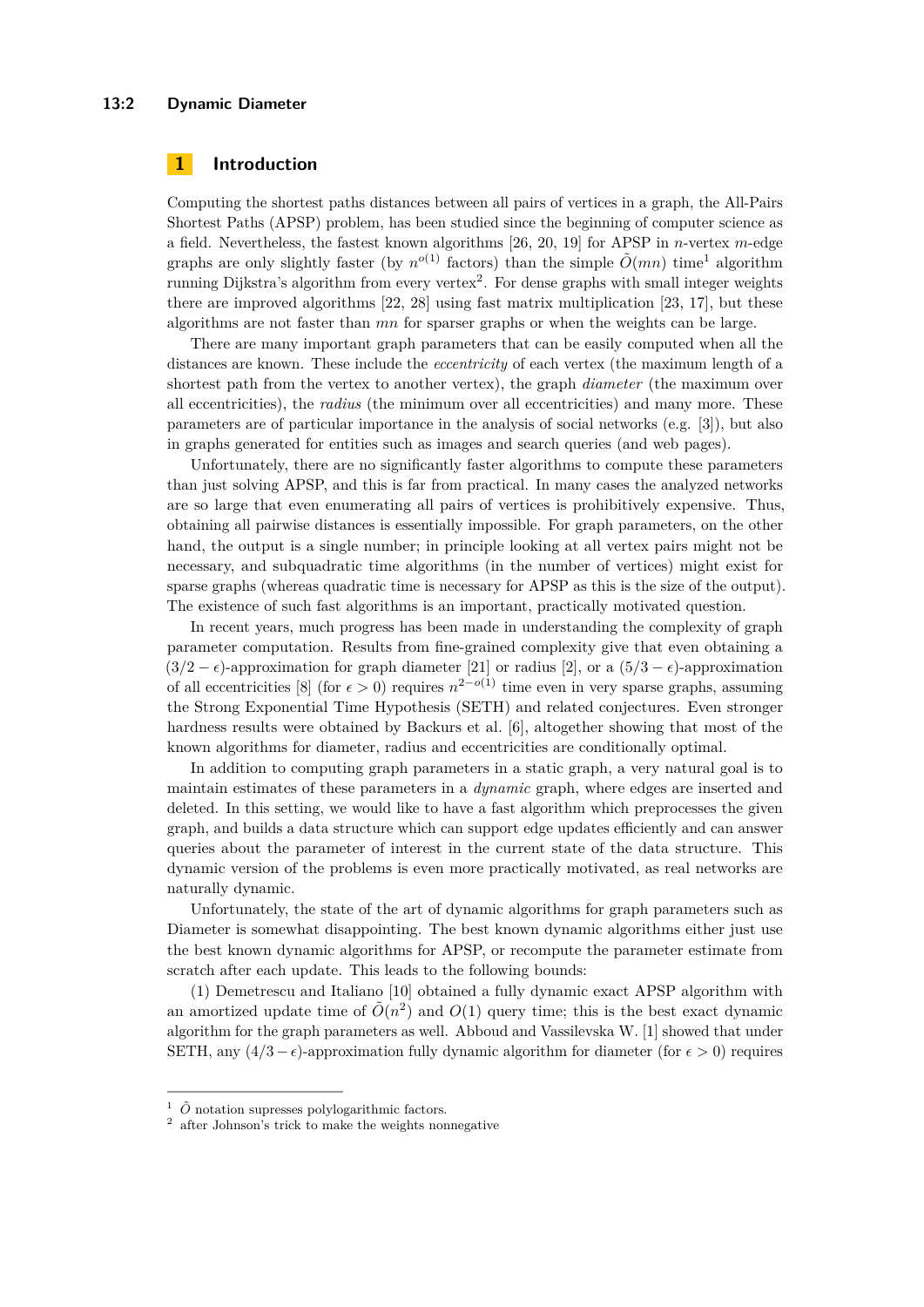*n*<sup>2−*o*(1)</sup> amortized update or query time even in sparse graphs. Thus the APSP approach is conditionally optimal for fully dynamic  $(4/3 - \epsilon)$ -approximate diameter algorithms. It is unclear however whether a 4*/*3-approximation with better update time is possible, and whether the APSP bounds are best for Radius.

(2) By recomputing the parameter estimates after each query, one can maintain a 2 approximation for Diameter in directed graphs and Radius in undirected graphs in worst case  $O(m+n)$  time per update, and a  $(2+\epsilon)$ -approximation for all Eccentricities in directed graphs for all  $\epsilon$  in  $\tilde{O}(m/\epsilon)$  time per update using the algorithm of Backurs et al. [\[6\]](#page-12-3). One can also maintain a 3*/*2-approximation for Diameter and Radius, and a 5*/*3-approximation of all Eccentricities in worst case time  $\tilde{O}(m^{3/2})$  per update using the algorithms of [\[21,](#page-13-8) [8\]](#page-12-2). More algorithms follow from the static results of Cairo, Grossi and Rizzi [\[7\]](#page-12-6). Can any of these algorithms be improved or are they conditionally optimal? The only related lower bounds here are (a) by Henzinger et al. [\[14\]](#page-12-7) which showed that under the Online Matrix Vector hypothesis (OMv), any fully dynamic Diameter algorithm that achieves a  $(2 - \epsilon)$ approximation for undirected *weighted* graphs, or any finite approximation in directed graphs needs  $n^{0.5-o(1)}$  amortized update time and (b) by Henzinger et al. [\[15\]](#page-12-8) which proved under the combinatorial Boolean Matrix Multiplication conjecture any fully dynamic Diameter or Eccentricity algorithm that achieves a  $(4/3 - \epsilon)$ -approximation in undirected *unweighted* graphs with  $n^{3-o(1)}$  preprocessing time requires  $n^{2-o(1)}$  update or query time (and the same result for undirected *weighted* graph using the APSP conjecture). While these results give some limitation, they are far from tight.

The first contributions of our paper are strong conditional lower bounds for fully dynamic graph parameter estimation. Our first result is a strengthening of the conditional lower bound for Diameter of [\[1\]](#page-12-5): we increase the approximation ratio from  $(4/3 - \epsilon)$  to  $(3/2 - \epsilon)$ .

**► Theorem 1.** *Under SETH, every fully dynamic*  $(3/2 - \epsilon)$ *-approximation algorithm for Diameter with polynomial preprocessing time requires n* <sup>2</sup>−*o*(1) *amortized update or query time in the word-RAM model of computation with O*(log *n*) *bit words, even for dynamic undirected unweighted graphs that are always sparse.*

The same limitation applies for fully dynamic  $(5/3 - \epsilon)$ -approximation algorithms for Eccentricities with polynomial preprocessing time, and for fully dynamic  $(3/2 - \epsilon)$ -approximation algorithms for Radius with polynomial preprocessing time, under the related Hitting Set hypothesis.

These conditional lower bounds imply that the  $\tilde{O}(m^{3/2})$  time estimation algorithms that recompute the answer from scratch are optimal in the sense that any improvement of the approximation factor causes the update time to grow to  $n^2$ , and Demetrescu and Italiano's algorithm achieves  $\tilde{O}(n^2)$  update time even for the exact maintenance of APSP.

We also show that recomputing a 2-approximation from scratch in linear time is close to optimal under SETH.

► **Theorem 2.** *Under SETH, any fully dynamic algorithm with polynomial preprocessing time that can maintain for*  $\epsilon > 0$  *any of the following in an n node, m-edge undirected unweighted graph requires either*  $m^{1-o(1)}$  *amortized update or query time, even when*  $m = \tilde{O}(n)$ *:* 

- $\alpha$  (2 −  $\epsilon$ )*-approximation of the eccentricity of a fixed vertex, or*
- *a*  $(2 \epsilon)$ *-approximation of the Radius, or*  $\sim$
- *a*  $(2 \epsilon)$ *-approximation of the Diameter.*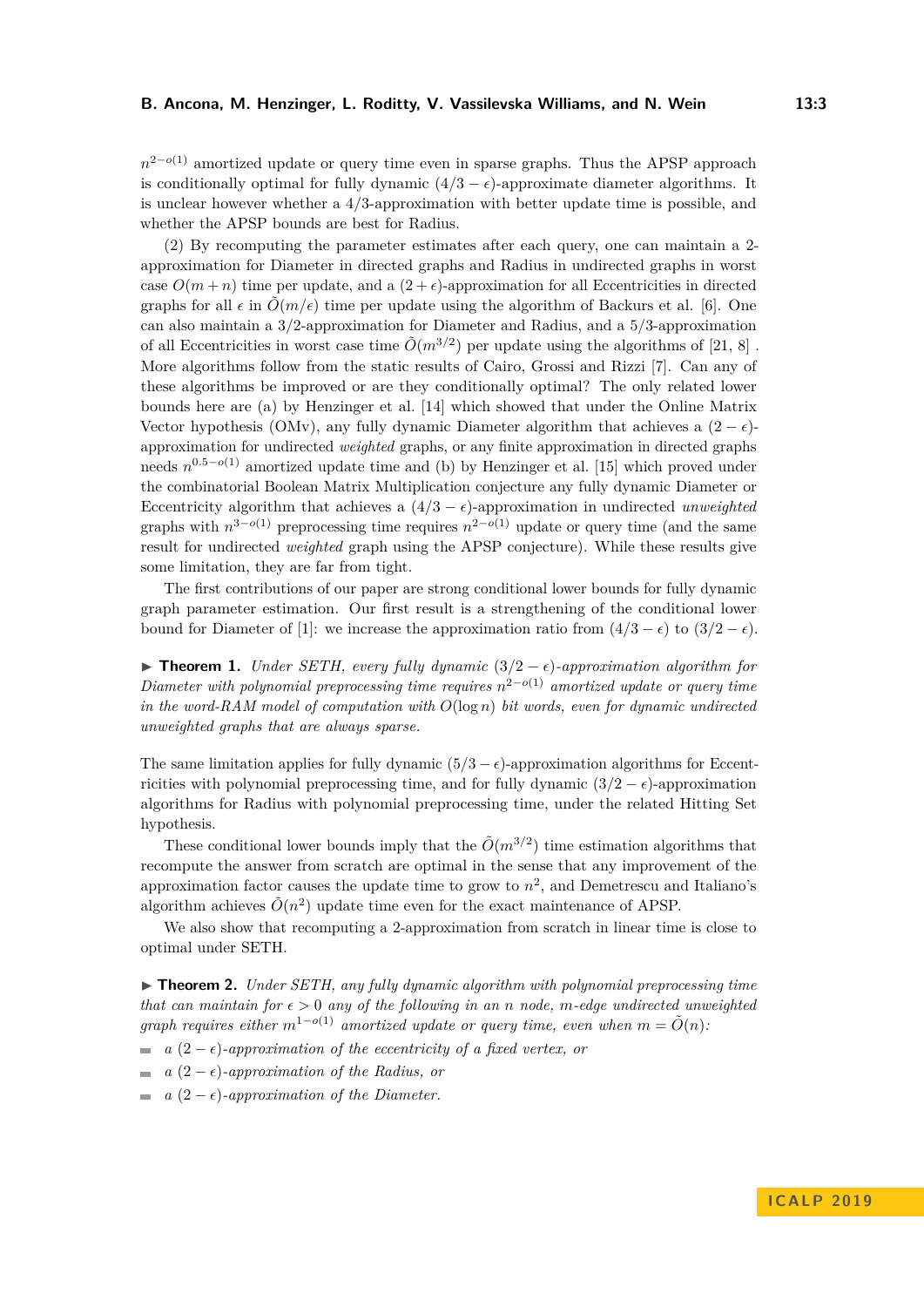#### **13:4 Dynamic Diameter**

This result significantly strengthens the OMv based lower bound of [\[14\]](#page-12-7): the update time lower bound is now linear as opposed to  $\sqrt{n}$ , the result holds for unweighted graphs as well, it also holds for Radius and single-node eccentricity, and it has implications for partially dynamic algorithms with worst case time bounds, unlike the one of [\[14\]](#page-12-7). Furthermore, the lower bound for the eccentricity of a fixed vertex is tight in the sense that one can simply recompute the answer exactly from scratch in time  $O(m)$ .

Much stronger lower bounds are possible for *directed* graphs. Our first hardness result for directed graphs is that under SETH and the Hitting Set hypothesis, respectively, nearly quadratic time is needed for Eccentricities and Radius, even for  $(2-\epsilon)$ -approximation. (Recall that for undirected graphs we could only show this for  $(3/2 - \epsilon)$ -approximate Radius and  $(5/3 - \epsilon)$ -approximate Eccentricities.) This means that for directed graphs, recomputing a 2-approximation from scratch (in linear time) after each update is very much optimal – for any better approximation one might as well use the exact dynamic APSP algorithms.

**► Theorem 3.** Every fully dynamic algorithm with polynomial preprocessing time for  $(2 - \epsilon)$ *approximate (for*  $\epsilon > 0$ ) *Eccentricities (under SETH) or Radius (under a version of the Hitting Set Hypothesis) in directed, unweighted graphs with n vertices and*  $m = \tilde{O}(n)$  *edges requires amortized update or query time*  $m^{2-o(1)}$ *.* 

Surprisingly, we also show conditionally that no *finite* approximation can be maintained in *sublinear* time. Henzinger et al. [\[14\]](#page-12-7), building upon [\[1\]](#page-12-5), showed that any finite approximation for Diameter in directed graphs requires  $m^{0.5-o(1)}$  time under the OMv Hypothesis. We strengthen the lower bound to linear, using a very natural hypothesis on the complexity of *k*-Cycle.

All known algorithms for detecting *k*-cycles in sparse directed graphs with *m* edges run at best in time  $m^{2-c/k}$  for various small constants *c* [\[27,](#page-13-9) [4,](#page-12-9) [9\]](#page-12-10), even if you use powerful tools such as fast matrix multiplication. A natural hypothesis completely consistent with the state of the art of cycle detection is that one needs  $m^{2-f(k)-o(1)}$  time to find a *k*-cycle, for some continuous (over the reals)  $f(k)$  that goes to 0 as  $k$  goes to infinity. Let us call this the *k*-Cycle Hypothesis. We obtain:

▶ **Theorem 4.** *Under the k-Cycle Hypothesis, any fully dynamic algorithm with polynomial preprocessing time that can maintain a* finite *approximation for any of the following in an n node,*  $m = \tilde{O}(n)$ -edge directed unweighted graph requires either  $m^{1-o(1)}$  amortized update or *query time:*

- *the eccentricity of a fixed vertex, or*  $\overline{\phantom{0}}$
- *the Radius, or*
- *the Diameter.*  $\overline{\phantom{a}}$

All known approaches to estimating graph proximity parameters such as the Diameter, at the very least require maintaining approximate distances from a single node, up to some distance. The conditional lower bounds above say that even if we only want to maintain an estimate of the largest distance from a fixed node, and even if that distance is never more than a constant, we still need linear update time. Thus, to have better than 2 approximations of our undirected distance parameters or any finite approximation in the directed case that can be maintained in sublinear time we probably need to abandon our need for fully dynamic algorithms. We thus turn to *partially* dynamic algorithms that handle either only edge insertions (incremental) or only edge deletions (decremental).

Our conditional lower bounds for the fully dynamic setting also apply to incremental and decremental algorithms that have *worst case* update and query time guarantees. This is due to the nature of our reductions: they all produce an initial graph on which we perform update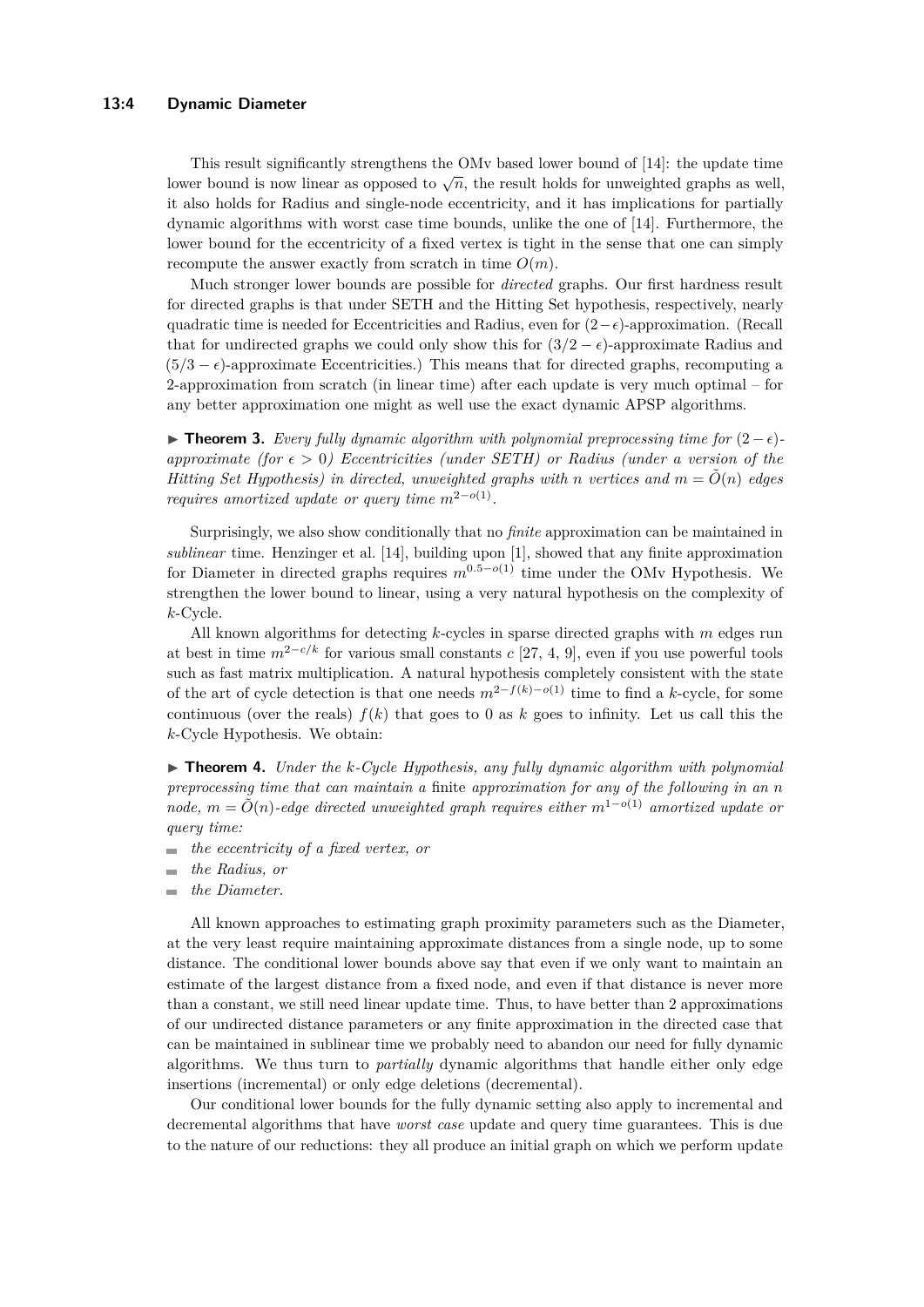stages that only insert or only delete (we can choose which) a small batch of edges, ask a query and undo the changes just made, returning to the initial graph. An incremental/decremental algorithm can be used to implement such reductions by performing the deletions/insertions by rolling back the data structure. Because of this, we have very strong worst case lower bounds, and it makes sense to focus on amortized guarantees instead.

The strong conditional lower bounds in the static case, imply strong limitations for partially dynamic algorithms as well. For *undirected* graphs, these limitations are as follows: Due to [\[21,](#page-13-8) [6,](#page-12-3) [8\]](#page-12-2), under SETH, every incremental and decremental algorithm for Diameter in *n* node undirected unweighted graphs requires total time at least  $m^{3/2-o(1)}$  to maintain a  $(8/5-\epsilon)$ -approximation, and at least  $m^{2-o(1)}$  total time to maintain a  $(3/2-\epsilon)$ -approximation for  $\epsilon > 0$  under  $m = \tilde{O}(n)$  insertions or deletions. For Eccentricities, the static conditional lower bounds are slightly stronger. For partially dynamic algorithms they imply that under SETH, for every  $k > 1$ , maintaining a  $((3k+2)/(k+2) - \epsilon)$ -approximation for  $\epsilon > 0$  requires total time  $m^{1+1/k}$  for  $m = \tilde{O}(n)$  insertions or deletions. For Radius, they just imply that under the Hitting Set hypothesis [\[24,](#page-13-10) [2\]](#page-12-1) maintaining a  $(3/2 - \epsilon)$ -approximation requires total time *m*<sup>2</sup>−*o*(1) even in a sparse graph.

For *directed* graphs, there are stronger lower bounds: maintaining a  $(2 - \epsilon)$ -approximation for Radius and Eccentricities requires total time  $m^{2-o(1)}$  under Hitting Set and SETH, respectively [\[2,](#page-12-1) [6\]](#page-12-3).

The incremental lower bounds directly follow from the static ones by starting from an empty graph and inserting edges until we reach the graph from the static construction. The decremental lower bounds hold since the static lower bound instances are all subgraphs of the same global graph, independent of the SAT/Hitting Set instance that the reduction is trying to solve; thus we start with the global graph and delete edges until reaching the graph from the static construction.

A natural question is, are these conditional lower bounds tight? Can one create partially dynamic algorithms that can achieve the same total runtime as the known static approximation algorithms? We give positive answers to these questions by developing new partially dynamic algorithms that are essentially optimal. Our algorithms are actually very efficient reductions to incremental and decremental single source shortest paths (SSSP), so that any improvement over dynamic SSSP would improve our parameter estimation algorithms.

Let  $D_0$  and  $D_f$  be the initial and final values of the diameter, respectively. Let  $T_{inc}(n, m, k, \epsilon)$  (resp.,  $T_{dec}(n, m, k, \epsilon)$ ) be the total time of an incremental (decremental) approximate SSSP algorithm from source  $u$  that maintains an estimate  $d'(u, v)$  for all  $v$  such that if  $d(u, v) \leq k$  then  $(1 - \epsilon)d(u, v) \leq d'(u, v) \leq d(u, v)$ . For directed graphs we assume that the approximate SSSP algorithm works in directed graphs, and for undirected graphs, the SSSP algorithm only needs to work in undirected graphs. Our black-box reductions can be summarized in the theorem below.

▶ **Theorem 5.** *There is a Las Vegas randomized algorithm for incremental (resp., decremental) diameter in unweighted, directed graphs against an oblivious (resp., adaptive) adversary that given*  $\epsilon > 0$ , *runs in total time*  $\tilde{O}(\max_{D_f \leq D' \leq D_0} \{T_{inc}(n, m, D', \epsilon)\})$ aaapta<br>√n/D  $\frac{n/D'}{\epsilon^2}\}$  $(resp., \tilde{O}(\max_{D_0 \leq D' \leq D_f} \{T_{dec}(n, m, D', \epsilon)\})$  $\frac{\mu e}{\sqrt{n/D'}}$  $\left(\frac{n}{\epsilon^2}\right)$ )) with high probability, and maintains an

*estimate*  $\hat{D}$  *such that*  $\frac{2(1-\epsilon)}{3}D - \frac{2}{3} \leq \hat{D} \leq D$  *where*  $D$  *is the diameter of the current graph.* 

We obtain similar black-box reductions for nearly  $(5/3 + \epsilon)$ -approximate Eccentricities and  $(3/2 + \epsilon)$ -approximate Radius in undirected graphs.

Henzinger et al. [\[13\]](#page-12-11) obtained a randomized  $(1 + \epsilon)$ -approximate decremental algorithm for SSSP in undirected unweighted graphs against an oblivious adversary with total expected update time  $m^{1+o(1/\epsilon)}$ . As an immediate corollary we obtain: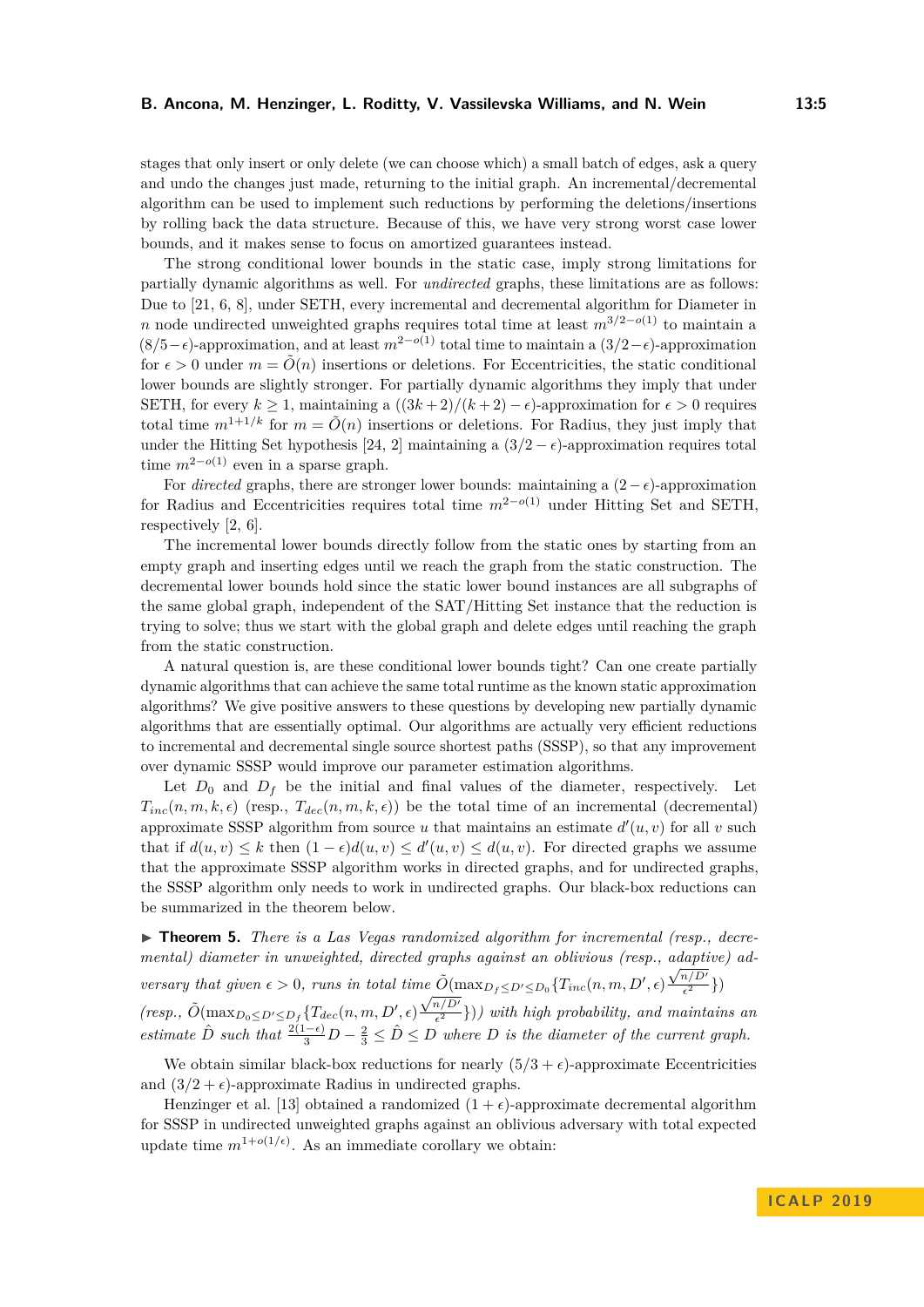#### **13:6 Dynamic Diameter**

I **Corollary 6.** *There is a Las Vegas randomized algorithm for decremental diameter in unweighted, undirected graphs against an oblivious adversary that given*  $\epsilon > 0$ *, runs in total time*  $m^{1+o(1/\epsilon)}\sqrt{n}/\epsilon^2$  in expectation, and maintains an estimate  $\frac{2(1-\epsilon)}{3}D-\frac{2}{3} \leq \hat{D} \leq D$ , *where D is the diameter of the current graph.*

Due to lower bounds in the static setting described above, this result is conditionally optimal in terms of both running time and approximation factor except for a small loss in the approximation factor. A similar result hold for decremental undirected Radius with a conditionally essentially optimal approximation factor. A similar result also holds for Eccentricities, which is conditionally essentially optimal in terms of both running time and approximation factor.

For decremental algorithms in directed graphs and for incremental algorithms in undirected or directed graphs, the best known algorithms for SSSP up to distance *k* are achieved by the Even and Shiloach Trees data structure [\[11\]](#page-12-12), giving amortized update time  $O(k)$ . Henzinger and King recognized that this data structure can be extended to directed graphs [\[12\]](#page-12-13). As a corollary we obtain:

**► Corollary 7.** *There is a Las Vegas randomized algorithm for incremental/decremental diameter in unweighted, directed graphs that given*  $\epsilon > 0$ , runs in total time  $\tilde{O}(m\sqrt{nD_{\max}}/\epsilon^2)$ *with high probability where D*max *is the maximum diameter throughout the algorithm, and maintains an estimate*  $\hat{D}$  *such that*  $\frac{2(1-\epsilon)}{3}D - 1 \leq \hat{D} \leq D$ *, where D is the diameter of the current graph. The incremental algorithm works against an oblivious adversary and the decremental algorithm works against an adaptive adversary.*

Similar results hold for Radius and Eccentricities but only for undirected graphs. Recall that static conditional lower bounds rule out such algorithms in directed graphs.

The algorithms so far are all randomized. We present some deterministic incremental algorithms as well, again via a reduction to incremental SSSP. Let  $D_0$ ,  $D_f$  and  $T_{inc}(n, m, k, \epsilon)$ be as before.

 $\triangleright$  **Theorem 8.** *There is a deterministic algorithm for incremental diameter in unweighted, directed graphs that, for any*  $\epsilon$  *with*  $0 \leq \epsilon \leq 2$ *, runs in total time*  $\tilde{O}(\max_{D_f \leq D' \leq D_0} \{ (T_{inc}(n, m, D', \epsilon) + m)n/(\epsilon^2 D') \})$ , and maintains an estimate  $\hat{D}$  such that  $(1 - \epsilon)D < \hat{D} < D$ , where *D* is the diameter of the current graph.

Using Even and Shiloach trees we obtain as a corollary a deterministic incremental  $(1 + \epsilon)$ -approximation algorithm for diameter with total update time  $\tilde{O}(mn/\epsilon^2)$ . The running time is essentially tight for  $\epsilon < 1/2$  by the SETH based quadratic lower bound for  $(3/2 - \delta)$ approximate static diameter [\[21\]](#page-13-8). Similar algorithms with essentially tight running times hold for radius in directed graphs and eccentricities in directed, strongly connected graphs.

## **1.1 Our techniques for partially dynamic algorithms**

Our partially dynamic nearly 3*/*2-approximation algorithms for diameter and radius and our nearly 5*/*3-approximation algorithm for eccentricities are based on known algorithms in the static setting [\[21,](#page-13-8) [8\]](#page-12-2). These static algorithms work by carefully choosing a set *U* of vertices, performing SSSP from every vertex in *U*, and showing that at least one of these SSSP instantiations yields a good estimate for the parameter of interest. The set *U* is chosen as follows. We pick a random sample *S* of  $\tilde{\Theta}(\sqrt{n})$  vertices and let  $w^*$  be the vertex that is farthest from *S*; that is,  $w^*$  is the vertex that maximizes  $\min_{s \in S} d(w^*, s)$ . Then, letting *N*(*w*,  $\sqrt{n}$ ) be the closest  $\sqrt{n}$  vertices to *w*, we set  $U = S \cup \{w^*\} \cup N(w^*, \sqrt{n})$ .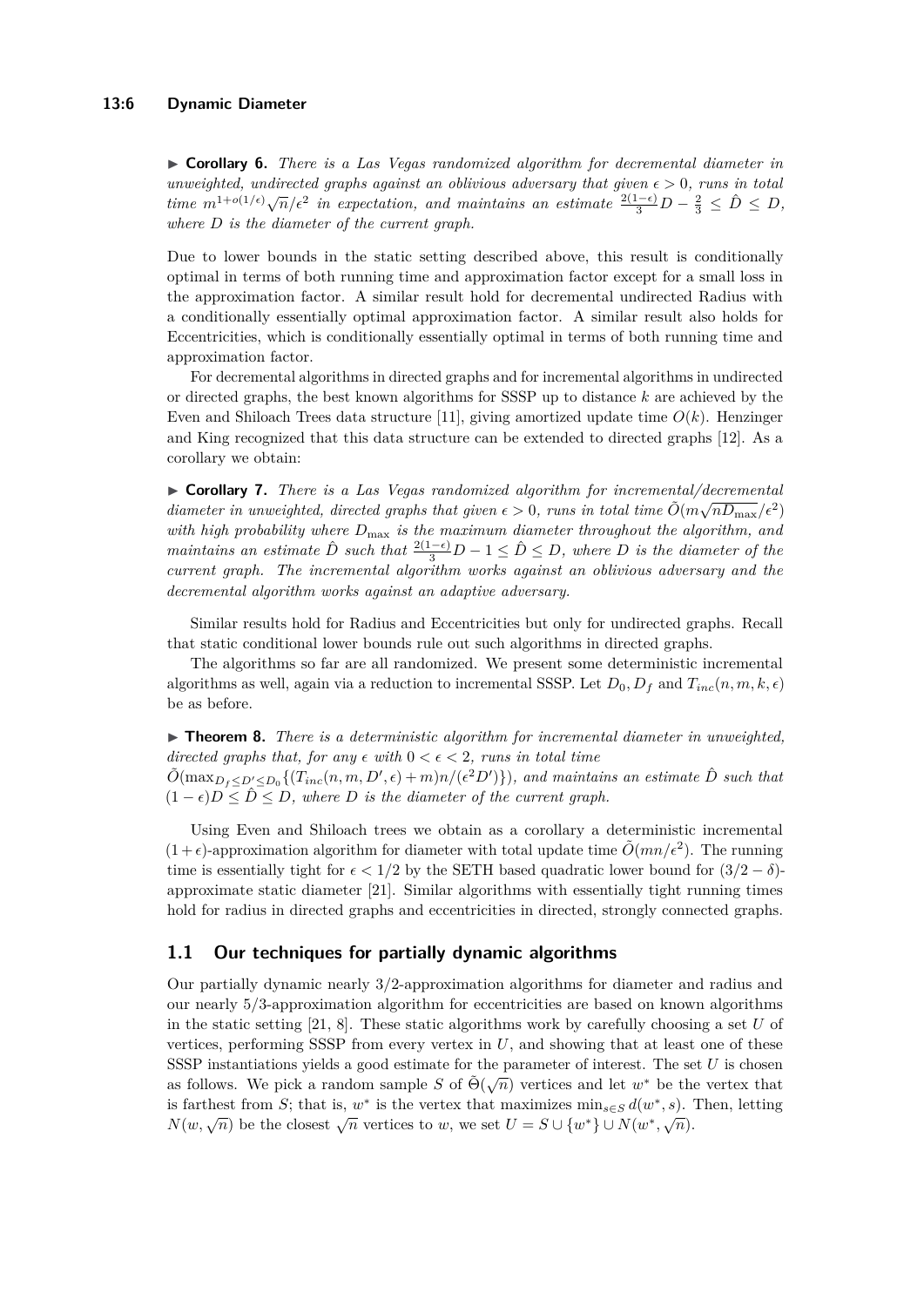### **B. Ancona, M. Henzinger, L. Roditty, V. Vassilevska Williams, and N. Wein 13:7**

Adapting these static algorithms to the dynamic setting presents two main challenges:

(1) Firstly, given a set  $S$  of vertices, the farthest vertex  $w^*$  from  $S$  can change over time. We wish to minimize the total number of vertices that we ever run dynamic SSSP from, as reinitializing dynamic SSSP from a new vertex is expensive. Suppose we run dynamic SSSP from every vertex in  $N(w^*, \sqrt{n})$  at all times. Then, every time  $w^*$  changes, we must reinitialize the dynamic SSSP data structure from  $\sqrt{n}$  new vertices. If *w*<sup>\*</sup> changes frequently, this is prohibitively slow. To overcome this issue, we show that it suffices to choose a vertex *w* that *approximates w*<sup>∗</sup> (for a careful notion of approximation); and furthermore, by doing so we can limit the number of times we choose a new *w*.

Due to inherent differences between the incremental and decremental settings, we choose *w* in different ways in the different settings. In the decremental setting, distances can only increase, so our current choice of *w* can only become a poor approximation for  $w^*$  if  $d(w^*, S)$ increases. Then, we use the fact that  $d(w^*, S)$  is monotonically increasing to bound the number of times we need to choose a new *w*.

The incremental setting is more involved. Since distances can only decrease, our current choice of *w* becomes a poor approximation of  $w^*$  if  $d(w, S)$  decreases. A challenge arises because unlike  $d(w^*, S)$ , the distance  $d(w, S)$  does not change monotonically. One can imagine a scenario in which whenever we choose a new  $w$ , an edge is added causing  $d(w, S)$ to immediately decrease to 1, which mandates that we choose a new *w*. We address this challenge by carefully employing randomness against an oblivious adversary. We argue that by randomly sampling *w* from a specifically chosen set of vertices, in expectation it will take a long time for *w* to become a poor approximation for *w* ∗ .

(2) Secondly, we wish to apply a partially dynamic SSSP algorithm as a subroutine, however the state of such algorithms is much better for undirected graphs than directed graphs. For instance, for *undirected* decremental graphs, there is a randomized  $(1 + \epsilon)$ -approximate SSSP algorithm that runs amortized  $m^{o(1)}$  time [\[13\]](#page-12-11) (and it is believed, but not published, than a similar result is possible for incremental graphs), while for incremental/decremental *directed* graphs the best known algorithms for SSSP up to distance *k* run in amortized time  $O(k)$  [\[11\]](#page-12-12). To address this discrepancy, we carefully exploit the fact that longer paths are easier to hit by randomly sampling: we augment the algorithm with an additional subsampling routine that quadratically decreases the time dependence on the diameter *D*.

## **2 Preliminaries**

Let  $G = (V, E)$  be a graph, where  $|V| = n$  and  $|E| = m$ . For every  $u, v \in V$  let  $d_G(u, v)$  be the length of the shortest path from *u* to *v*. We omit the subscript when *G* is clear from context. Let  $N_{out}(v, s)$  (resp.,  $N_{in}(v, s)$ ) be the set of the *s* closest outgoing (incoming) vertices of *v*, where ties are broken by taking the vertex with the smaller ID. The eccentricity  $\varepsilon(v)$  of a vertex *v* is defined as  $\max_{u \in V} d(v, u)$ . The diameter *D* of a graph is  $\max_{v \in V} \varepsilon(v)$ . The radius *R* of a graph is  $\min_{v \in V} \varepsilon(v)$ .

## **2.1 Algorithms**

For all of our algorithms for diameter, radius, and eccentricities in undirected graphs as well as diameter in directed graphs, we assume that the diameter is finite. One can easily check if this is the case by running a dynamic reachability algorithm from a single vertex. For our partially dynamic algorithms, we let  $D_0$  and  $D_f$  be the initial and final values of the diameter, respectively. Similarly,  $R_0$  and  $R_f$  are the initial and final values of the radius, respectively.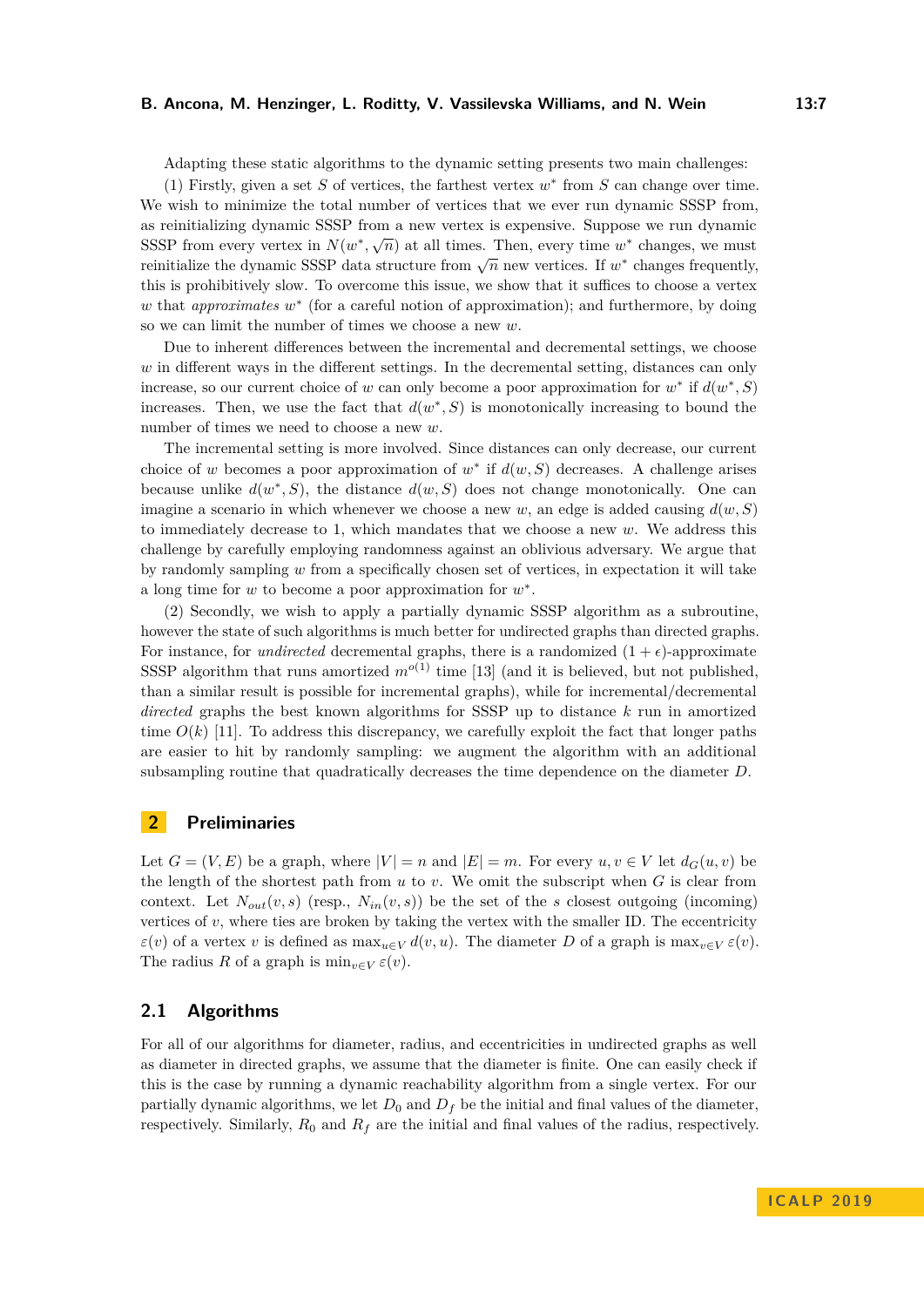The running times of our randomized algorithms are with high probability, which we take to mean with probability at least  $1 - 1/n^c$  for all constants *c*. The running times of our algorithms is written in terms of *n* and *m*, which refer to an upper bound on the number of vertices and edges, respectively, over the entire sequence of updates. That is, for incremental algorithms, the running time is written in terms of the final values of *n* and *m* and for decremental algorithms the running time written is in terms of the initial values of *n* and *m*.

Each of our algorithms is written as a reduction to a black-box incremental or decremental approximation algorithm for *truncated SSSP*; that is, SSSP which provides a distance estimate for all nodes whose distance from the source is at most a given value *k*. For generality, our algorithms are written for directed graphs and use directed SSSP algorithms, however if the graph is undirected one can simply run an undirected SSSP algorithm instead. Let  $out\text{-}\mathcal{A}_{inc}(u,k,\delta)$  (resp.,  $out\text{-}\mathcal{A}_{dec}(u,k,\delta)$ ) be an incremental (resp., decremental) algorithm that maintains for all *v* an estimate  $d'(u, v)$  such that if  $d(u, v) \leq k$  then  $(1 \delta$ ) $d(u, v) \le d'(u, v) \le d(u, v)$ . Analogously, let  $in \mathcal{A}_{inc}(u, k, \delta)$  (resp.,  $in \mathcal{A}_{dec}(u, k, \delta)$ ) be an incremental (decremental) algorithm that maintains an estimate  $d'(v, u)$  for all  $v$  such that if  $d(u, v) \leq k$  then  $(1 - \delta)d(v, u) \leq d'(v, u) \leq d(v, u)$ . We assume that after every update, these algorithms output all nodes whose distance estimate has changed. Let  $T_{inc}(n, m, k, \delta)$ (resp.,  $T_{dec}(n, m, k, \delta)$ ) be the total time of out- $A_{inc}(u, k, \delta)$  and in- $A_{inc}(u, k, \delta)$  (resp., out- $\mathcal{A}_{inc}(u, k, \delta)$  and in- $\mathcal{A}_{inc}(u, k, \delta)$  (or the corresponding undirected algorithms).

The running times of our algorithms are written as the maximum of an expression over all values of the diameter  $D$  (or radius  $R$ ) throughout the entire sequence of updates. Although the maximum value of *D* and *R* in a partially dynamic graph either occurs at the beginning or end of the update sequence, the maximum value of the running time expression could occur for any value of *D* or *R*.

Suppose we run in- $A_{inc}$ , in- $A_{dec}$ , out- $A_{inc}$ , or out- $A_{dec}$  from a vertex *v*. Then, let  $B_{out}(v,r)$  be the set of vertices *u* with  $d'(v,u) \leq r$ .

For a subset  $S \subseteq V$  of vertices and a vertex  $v \in V$  we define  $d(S, v) := \min_{s \in S} d(s, v)$ . Similarly,  $d(v, S) := \min_{s \in S} d(v, s)$ . When the algorithms call for an approximation  $d'(S, v)$ of  $d(S, v)$ , we add a dummy vertex *x* with an edge to every vertex in *S* and run out- $\mathcal{A}_{inc}$  (or out- $\mathcal{A}_{dec}$ ) from *x*; let  $d'(S, v) = d'(x, v) - 1$ . We define and maintain  $d'(v, S)$  analogously by adding a dummy vertex with an edge from every vertex in *S*.

 $\triangleright$  Claim 9. For all  $u \notin S$ ,  $(1-2\delta)d(u, S) \leq d'(u, S) \leq d(u, S)$ .

Proof.  $(1 - 2\delta)d(u, S) = (1 - 2\delta)(d(u, x) - 1) = d(u, x) - \delta d(u, x) - 1 + \delta(2 - d(u, x)) \le$  $d(u, x) - \delta d(u, x) - 1 = (1 - \delta) d(u, x) - 1 \le d'(u, x) - 1 = d'(u, S)$  and  $d'(u, S) = d'(u, x) - 1 \le d'(u, X) - 1$  $d(u, x) - 1 = d(u, S).$ 

For all of our algorithms for diameter and eccentricities, the bulk of the argument is to prove a lemma of the following form: if one is given values  $P'$  and  $\epsilon$  such that  $P'$  is at most the true value *P* of the parameter of interest, then there is an algorithm that outputs an estimate  $\hat{P}$  such that  $\alpha(1-\epsilon)P' - \beta \leq \hat{P} \leq P$  for appropriate  $\alpha$  and  $\beta$ . Lemma [10,](#page-7-0) whose proof we defer to the full version [\[5\]](#page-12-14), states that a lemma of the above form suffices to prove our theorems. (In Lemma [10,](#page-7-0) the number *k* of parameters is 1 for the case of diameter and *n* for the case of eccentricities.) Lemma [10](#page-7-0) also requires a fast constant-factor approximation for the parameter of interest in the static setting. Such algorithms exist for directed diameter and eccentricities in near-linear time.

<span id="page-7-0"></span>Lemma [10](#page-7-0) does not apply to radius since radius is a minimization problem, however an analogous lemma holds for radius; we defer it to the full version [\[5\]](#page-12-14).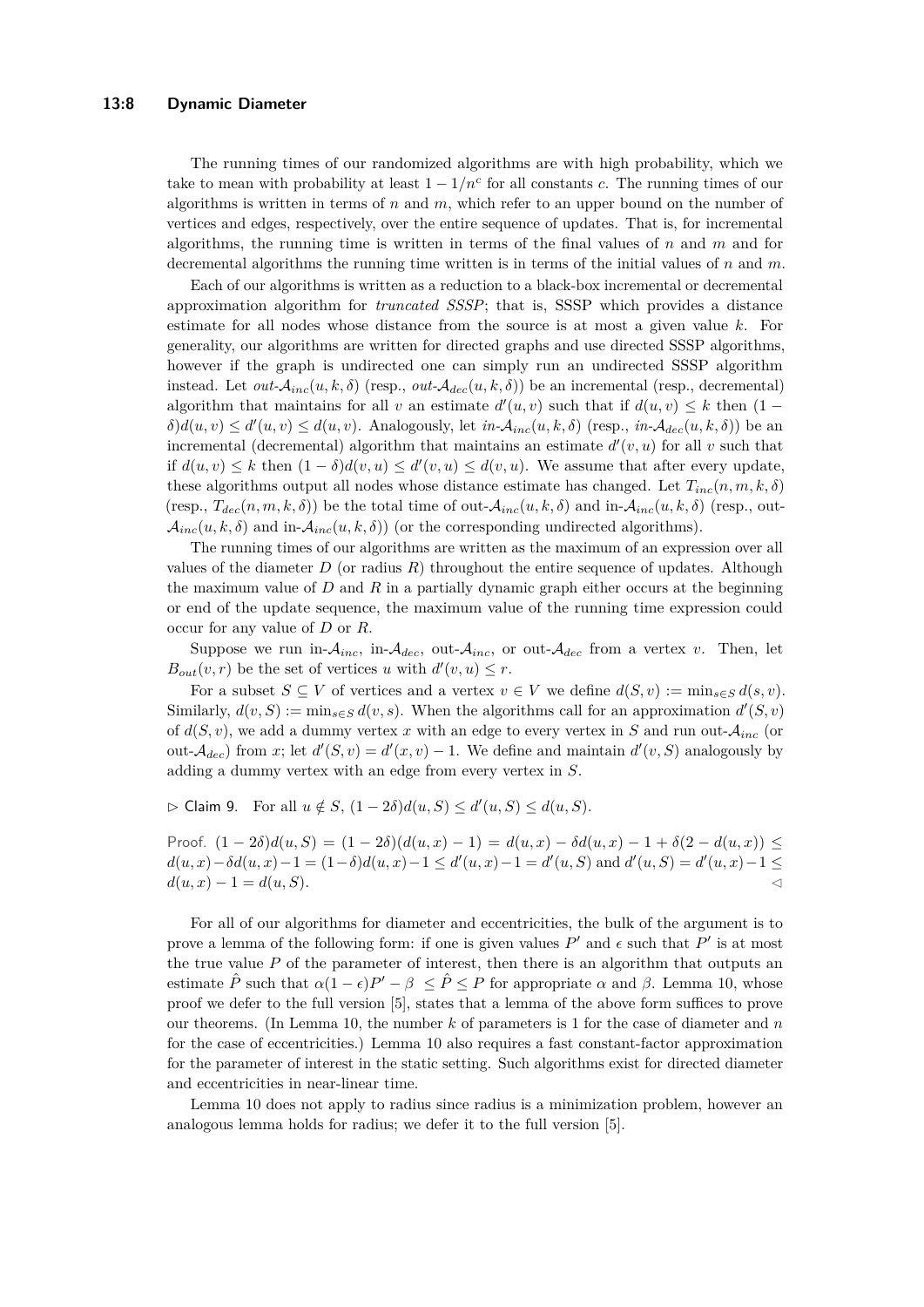**Lemma 10.** Let  $\pi_1, \pi_2, \ldots, \pi_k$  be a set of graph parameters (e.g. eccentricities). Suppose *there is a static*  $\tilde{O}(T'(n,m))$  *time algorithm that gives a constant-factor approximation for all*  $\pi_i$ *. Let*  $P_1, P_2, \ldots, P_k$  *be the dynamically changing values of*  $\pi_1, \pi_2, \ldots, \pi_k$ *, respectively. Suppose there is an algorithm*  $P$  *that given a partially dynamic graph and values*  $P'$  *and*  $\epsilon > 0$ , runs in total time  $T(n, m, P', \epsilon)$  where *T* is a polynomial, and maintains a set of estimates  $\hat{P}_1 \leq P_1, \ldots, \hat{P}_k \leq P_k$  such that for all i, if  $P' \leq P_i$ , then  $\hat{P}_i \geq \alpha(1 - \epsilon)P' - \beta$  for *constants*  $\alpha$  *and*  $\beta$ *.* 

*Let*  $P_{min}$  and  $P_{max}$  be the minimum and maximum respectively over all  $P_i$  over the entire sequence of updates. Then there is an algorithm  $\mathcal{P}'$  that given a partially dynamic graph and  $\epsilon > 0$ , runs in total time  $\tilde{O}(T'(n,m) + \max_{P_{min} \leq P' \leq P_{max}} T(n,m,P',\epsilon)/\epsilon)$  and maintains *estimates*  $\hat{P}_1, \ldots, \hat{P}_k$  *such that for all i*,  $\alpha(1 - \epsilon)P_i - \beta \le \hat{P}_i \le P_i$ .

## **2.2 Lower bounds**

Let  $k \geq 2$ . The *k*-Orthogonal Vectors Problem (*k*-OV) is as follows: given *k* sets  $S_1, \ldots, S_k$ , where each  $S_i$  contains *n* vectors in  $\{0,1\}^d$ , determine whether there exist  $v_1 \in S_1, \ldots, v_k \in S_k$ so that their generalized inner product is 0, i.e.  $\sum_{i=1}^{d} \prod_{j=1}^{k} v_j[i] = 0$ . The *k*-OV Hypothesis is that *k*-OV requires  $n^{k-o(1)}$  time in the word-RAM model of computation with  $O(\log n)$ bit words, even for randomized algorithms.

The *unbalanced* version of *k*-OV has the sets  $S_i$  potentially have different sizes,  $|S_i| = n_i$ . The unbalanced *k*-OV Hypothesis is that unbalanced *k*-OV requires  $(\prod_i n_i)^{1-o(1)}$  time. When each  $n_i$  is polynomial in  $n$ , the unbalanced  $k$ -OV Hypothesis is known to be equivalent to the *k*-OV Hypothesis.

R. Williams [\[25\]](#page-13-11) (see also [\[24\]](#page-13-10)) showed that if for some  $\epsilon > 0$  there is an  $n^{k-\epsilon}$ poly (*d*) time algorithm for *k*-OV, then CNF-SAT on formulas with *N* variables and *m* clauses can be solved in  $2^{N(1-\epsilon/k)}$  poly  $(m)$  time. In particular, such an algorithm would contradict the Strong Exponential Time Hypothesis (SETH) of Impagliazzo, Paturi and Zane [\[16\]](#page-12-15) which states that for every  $\epsilon > 0$  there is a *K* such that *K*-SAT on *N* variables cannot be solved in  $2^{(1-ε)N}$  poly *N* time (on a word-RAM with  $O(log N)$  bit words) even by randomized algorithms. Thus SETH implies the *k*-OV Hypothesis for all constants *k*. Each of our lower bounds conditional upon SETH is a reduction from either unbalanced 2 or 3-OV

The Hitting Set (HS) problem [\[2\]](#page-12-1) is: given two sets *U* and *V* of *n* vectors each in  $\{0,1\}^d$ , is there  $u \in U$  so that for all  $v \in V$ ,  $u \cdot v \neq 0$ ? The HS Hypothesis states that HS requires  $n^{2-o(1)}$ time in the word-RAM model with *O*(log *n*) bit words, even for randomized algorithms.

We introduce the unbalanced version of HS, for three unbalanced sets. Unbalanced 3-HS is the problem, given  $U, V, W \subseteq \{0, 1\}^d$  with  $|U| = n, |V| = n^a, |W| = n^b$  for constants  $a, b > 0$ , are there  $u \in U, w \in W$  so that for all  $v \in V, u \cdot v \cdot w \neq 0$ ? This is in similar spirit to unbalanced 3-OV. The unbalanced 3-HS Hypothesis is that unbalanced 3-HS requires  $(|U| \cdot |V| \cdot |W|)^{1-o(1)} = n^{1+a+b-o(1)}$  time in the word-RAM model with  $O(\log n)$  bit words, even for randomized algorithms. Due to its similarity to 3-OV and the lack of good algorithms, the 3-HS Hypothesis is believable. Refuting it would imply some very interesting improved algorithms for a balanced variant of Quantified Boolean Formulas with 2 quantifiers [\[18\]](#page-13-12).

As mentioned in the introduction, the *k*-Cycle Hypothesis is that in the word-RAM model with  $O(\log n)$  bit words, any possibly randomized algorithm needs  $m^{2-f(k)-o(1)}$  time to find a *k*-cycle in an *m*-edge graph, for some continuous (over the reals) *f*(*k*) that goes to 0 as *k* goes to infinity. The Hypothesis is completely consistent with the state of the art *k*-Cycle algorithms (e.g. [\[27,](#page-13-9) [4,](#page-12-9) [9\]](#page-12-10)).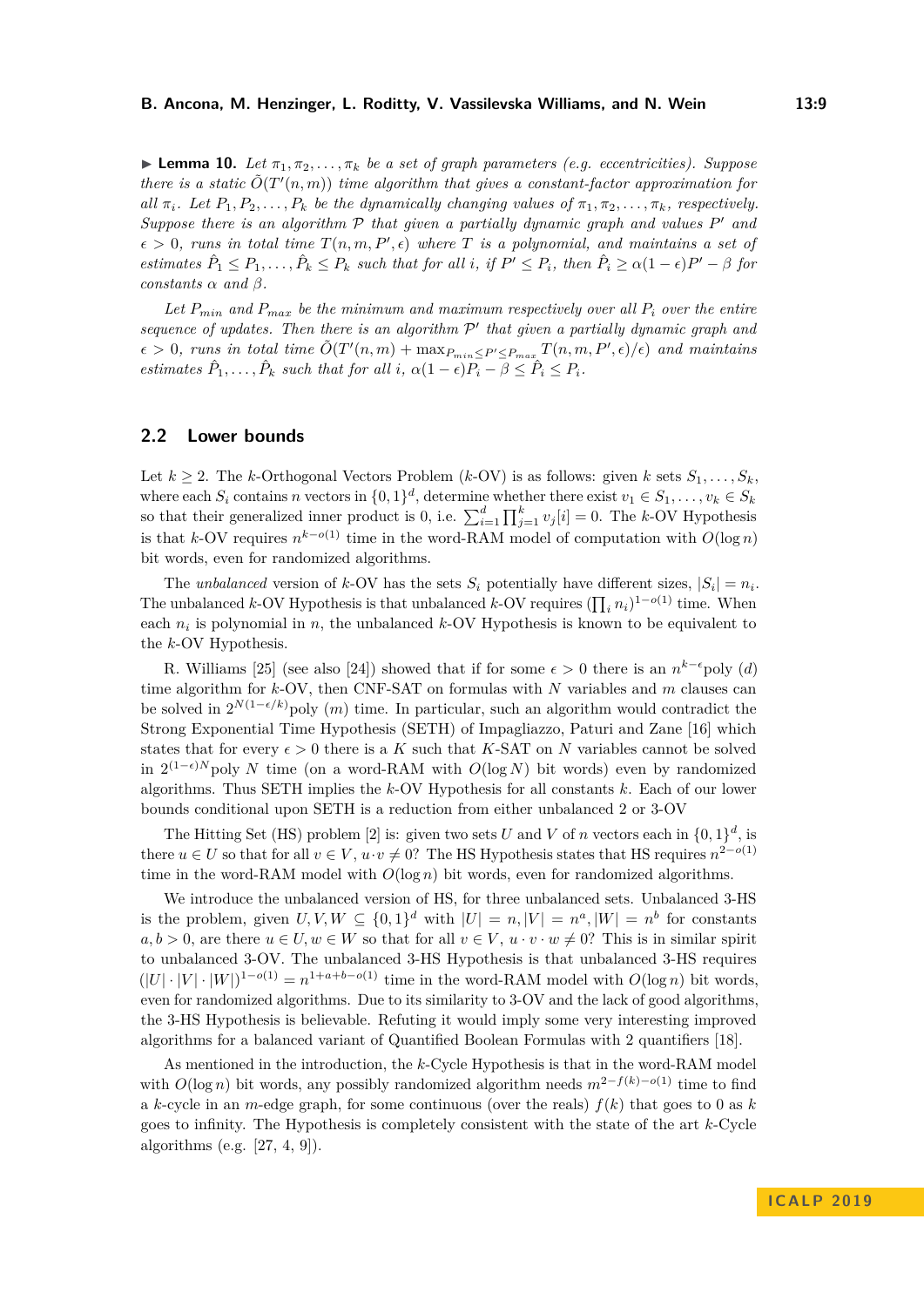#### **13:10 Dynamic Diameter**

## **3 Nearly 3***/***2-approximation of Diameter**

In this section we present a nearly 3*/*2-approximation for incremental/decremental diameter, given access to a black-box incremental/decremental approximate SSSP algorithm as specified in the preliminaries. We defer the remaining algorithms to the full version [\[5\]](#page-12-14).

<span id="page-9-0"></span>▶ **Theorem 11.** *There is a Las Vegas randomized algorithm for incremental (resp., decremental) diameter in unweighted, directed graphs against an oblivious (resp., adaptive) ad-*√ *versary that given*  $\epsilon > 0$ , *runs in*  $\tilde{O}(\max_{D_f \leq D' \leq D_0} \{T_{inc}(n, m, D', \epsilon) \frac{\sqrt{n/D'}}{\epsilon^2}$  $D_f \leq D' \leq D_0 \{ T_{inc}(n,m,D',\epsilon) \frac{\sqrt{n/D}}{\epsilon^2} \}$ 

 $(resp., \tilde{O}(max_{D_0 \leq D' \leq D_f} \{T_{dec}(n, m, D', \epsilon) \frac{\sqrt{n/D'}}{\epsilon^2})\}$  $\frac{n}{\epsilon^2}$ })) total time with high probability, and main*tains an estimate*  $\hat{D}$  *such that*  $\frac{2(1-\epsilon)}{3}D - \frac{2}{3} \leq \hat{D} \leq D$  *where*  $D$  *is the diameter of the current graph.*

By Lemma [10,](#page-7-0) the following lemma implies Theorem [11.](#page-9-0)

<span id="page-9-1"></span>I **Lemma 12.** *There is a Las Vegas algorithm for incremental (resp., decremental) diameter in unweighted, directed graphs against an oblivious (resp., adaptive) adversary that given*  $D', \epsilon > 0$ , runs in  $\tilde{O} \left( T_{inc}(n, m, D', \epsilon) \right)$  $\sqrt{n/D'}$  $\epsilon$  $\int$  (resp.,  $\tilde{O} \left( T_{dec}(n, m, D', \epsilon) \right)$ √ *n/D*<sup>0</sup>  $\epsilon$  *) total time with high probability, and maintains an estimate*  $\hat{D} \leq D$  *such that if*  $D' \leq D$  *then*  $\hat{D} \geq \frac{2(1-\epsilon)}{3}D' - \frac{2}{3}$  where *D* is the diameter of the current graph.

### **Algorithm**

Here we give the algorithm for Lemma [12.](#page-9-1) We defer the proof to the full version [\[5\]](#page-12-14). Let  $\delta = 2\epsilon/11$ . Throughout the incremental (resp., decremental) algorithm we will run in- $A_{inc}$ (in-A*dec*) and out-A*inc* (out-A*dec*) from certain sets of vertices. For ease of notation, we let in-A denote either in- $A_{inc}$  or in- $A_{dec}$ , depending on the setting, and similarly we let out-A denote either out-A*inc* or out-A*dec*.

**Initialization.** Let  $\alpha$  be such that  $D' = \Theta(n^{1-2\alpha})$ . We randomly sample a set *S* of size  $\Theta(n^{\alpha} \log^2 n)$  so that with high probability, for every vertex *v*, after every update, *S* hits  $N_{out}(v, n^{1-\alpha})$ . Throughout the entire execution of the algorithm, for all  $s \in S$  we run in- $\mathcal{A}(s, D', \delta)$ . Additionally, we maintain the approximate distance  $d'(v, S)$  from every vertex *v* to *S* as described in the preliminaries. Let *W* be the dynamically changing set of vertices *v* that satisfy  $d'(v, S) > D'/3$ .

**Phases.** In the incremental setting on the other hand, distances can decrease so vertices can leave *W*. The incremental algorithm may have many phases, and at the beginning of each phase, we choose  $w \in W$  uniformly at random. The beginning of a new phase is triggered when *w* leaves the set *W*.

Throughout the phase, we run out- $\mathcal{A}(w, D', \delta)$ . Also, we will define a subset  $S' \subseteq$  $B_{out}(w, \frac{D'}{3})$  and for all  $s' \in S'$ , we run in- $\mathcal{A}(s', D', \delta)$ . *S*' is initially empty and we independently add each vertex in  $B_{out}(w, \frac{D'}{3})$  to *S'* with probability  $\min\{1, \frac{\log^2 n}{\delta D'}\}$ . In the incremental setting (but not the decremental setting),  $B_{out}(w, \frac{D'}{3})$  can grow, and whenever a vertex *u* joins  $B_{out}(w, \frac{D'}{3})$  we add *u* to *S'* with probability  $\min\{1, \frac{\log^2 n}{\delta D'}\}$ .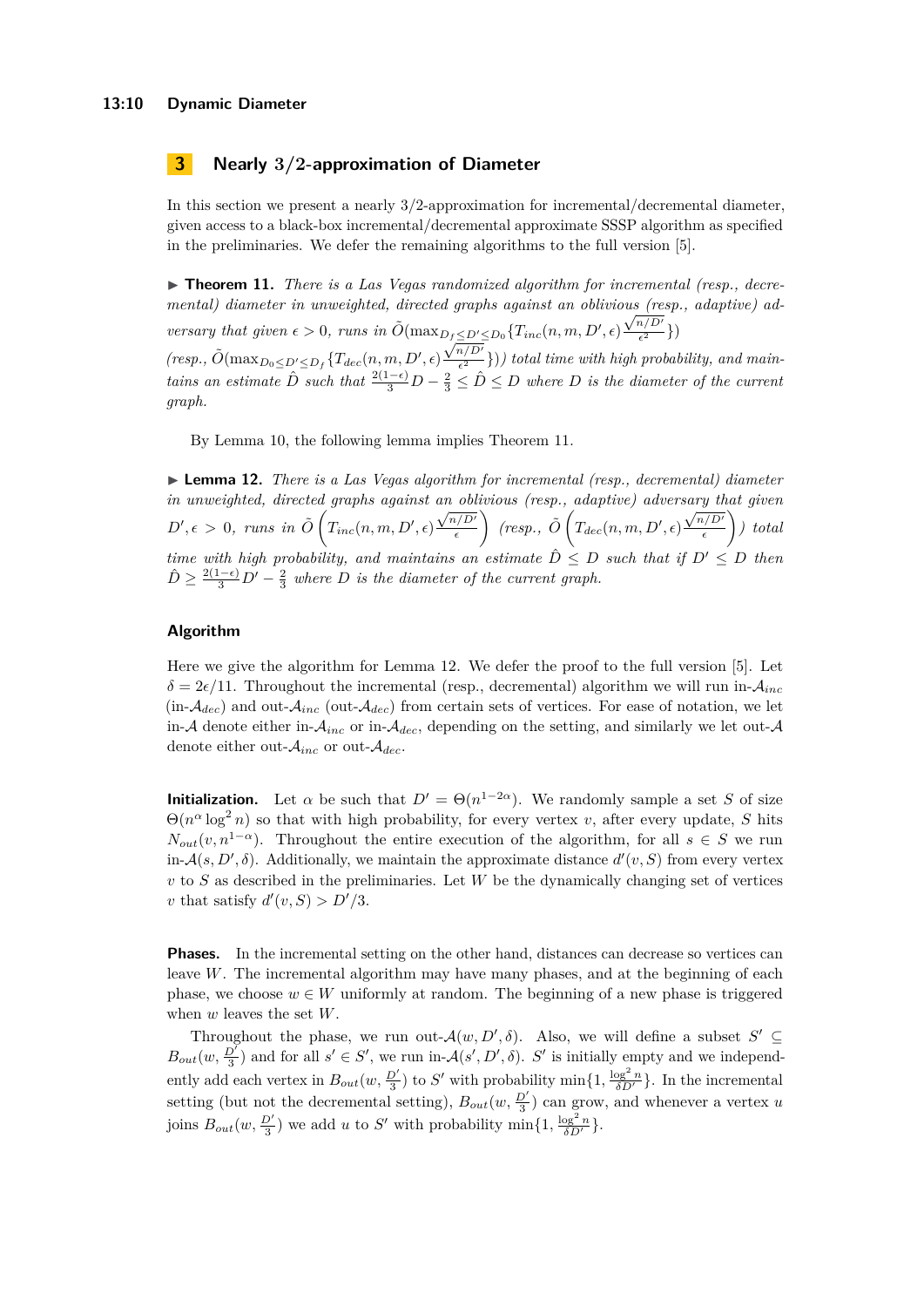**Reinitialization.** We reinitialize the entire algorithm if at any point during the execution of the algorithm, any of the following occur: (1)  $|B_{out}(w, \frac{D'}{3})| > n^{1-\alpha}$ , (2)  $|S'| > \frac{n^{1-\alpha} \log^4 n}{\delta D'}$ , or (3) there is a vertex  $v \in B_{out}(w, \frac{D'}{3})$  such that  $d'(v, S') > \delta D'$ . We will show in the analysis that with high probability we never reinitialize the algorithm.

**Query.** Following each update, the return value  $\hat{D}$  is the maximum distance estimate found over all instantiations of out- $A$  and in- $A$ . That is,

 $\hat{D} = \max\{\max_{v \in V} d'(w, v), \max_{v \in V, s \in S \cup S'} d'(v, s)\}.$ 

To maintain this value, we maintain the following heaps. For every vertex *v* that we run out- $\mathcal{A}$  (resp., out- $\mathcal{A}$ ) from, we keep a max-heap  $\mathcal{H}(v)$  that stores for each other vertex *u* the estimate  $d'(v, u)$  (resp.,  $d'(u, v)$ ). Let  $\hat{d}_{out}(v)$  be the value that  $\mathcal{H}(v)$  outputs. Additionally we keep a max-heap  $\mathcal{H}$  which stores each  $\hat{d}_{out}(v)$ .

## **4**  $(2 - \epsilon)$ -approximation requires linear update time

In this section we give a linear lower bound per update for  $(2-\epsilon)$ -approximation for diameter, radius, and fixed-vertex eccentricity of undirected graphs. We defer the remaining proofs to the full version [\[5\]](#page-12-14).

<span id="page-10-0"></span>**Theorem 13.** Let  $t$ ,  $\epsilon$ , and  $\epsilon'$  be positive constants. SETH implies that there exists no fully *dynamic algorithm for*  $(2 - \epsilon)$ *-approximate Diameter, Radius, or fixed-vertex Eccentricity on undirected, unweighted graphs with n* vertices and  $\tilde{O}(n)$  edges, which has preprocessing *time*  $p(n) = O(n^t)$ , amortized update time  $u(n) = O(n^{1-\epsilon'})$ , and amortized query time  $q(n) = O(n^{1-\epsilon'})$ . The same holds for the incremental/ decremental settings, for worst-case *update and query times.*

**Proof of Theorem [13.](#page-10-0)**

## **Initialization**

Let  $a = \lceil \frac{2-\epsilon}{2\epsilon} \rceil + 1$  and  $\delta = \frac{1-\epsilon'}{t}$  $\frac{f - \epsilon'}{t}$ . We begin with an instance of 2-OV with vector sets *U* and *V* of vectors, with  $|U| = N^{\delta}$  and  $|V| = N^{1-\delta}$ . We create a graph *G* as follows. Add a node *s* and for each coordinate *c*, create two paths of length 2*a* beginning at *s*, and denote the endpoints of the paths by  $c_{left}$  and  $c_{right}$ .

Next, create two paths of length  $a$  for each vector  $u \in U$ . Denote the endpoints of one path by  $u_{left}^0$  and  $u_{left}^a$ , and the endpoints of the other by  $u_{right}^0$  and  $u_{right}^a$ . Finally, we encode each vector  $u \in U$  in the graph by connecting  $u_{left}^a$  to  $c_{left}$  with a path of length *a* if  $u[c] = 1$ , and doing the same on the right side of *G*. If *u* has no coordinates equal to 1, then we may report that there is an orthogonal pair and halt; thus there will be no disconnected nodes in *G*.

#### **Dynamic stages**

We proceed in  $N^{1-\delta}$  stages, one for each element  $v \in V$ . For the current *v*, for each coordinate *c* where  $v[c] = 1$ , we add edges  $(s, c_{left})$  and  $(s, c_{right})$ . We then query the diameter or radius of *G* or the eccentricity of *s*. We will show that the eccentricity of *s* is always equal to the radius, and that if the diameter is least 8*a* or the radius is at least 4*a*, then there is an orthogonal pair *u, v*; otherwise, the diameter is at most  $4a + 2$  or the radius is at most  $2a + 1$ . We have set *a* so that a  $(2 - \epsilon)$ -approximation algorithm for diameter, radius or eccentricity of *s* distinguishes between these two cases and thus detects an orthogonal pair. If the query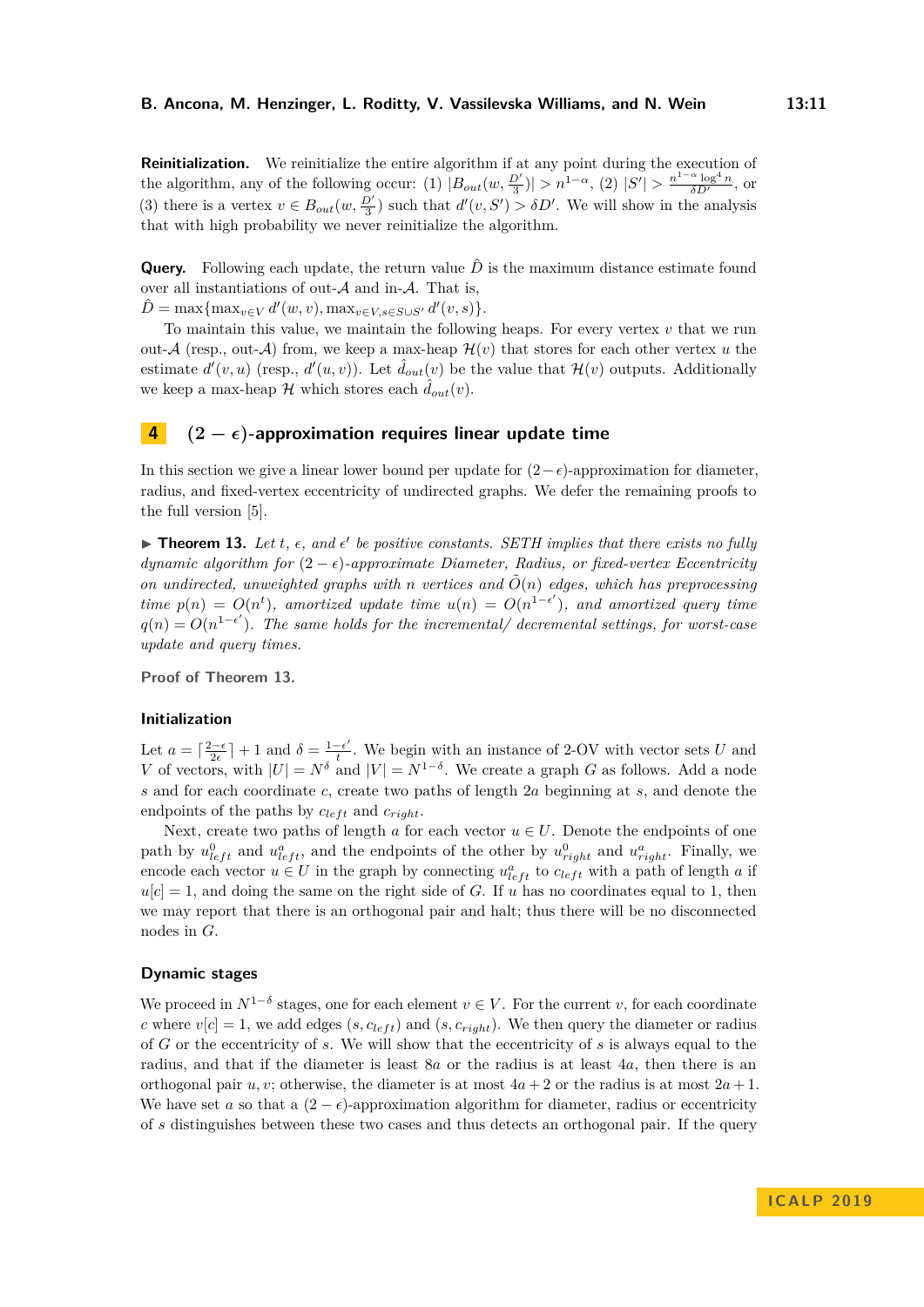#### **13:12 Dynamic Diameter**

does not detect an orthogonal pair, we undo the edge additions for the stage and continue to the next *v*. We can modify the stage to be decremental by beginning with edges from *s* to all nodes  $c_{left}$  and  $c_{right}$ , and removing the excess edges each stage.



**Figure 1** Sketch of Theorem [13](#page-10-0) Construction. Bold edges represent paths, whose labels denote their length.

## **Correctness**

We claim that the node  $s$  is always the center of  $G$ , so the eccentricity of  $s$  is always the radius of *G*. Let *xright* be the node farthest from *s* on the right side of *G*. Since the graph is symmetrical, the counterpart  $x_{left}$  of  $x_{right}$  is such that  $d(s, x_{right}) = d(s, x_{left})$ . Any node *y* to the left of *s* must pass through *s* to reach *xright*, so *y* has a higher eccentricity than *s* because it is farther from the node farthest from *s*. Symmetrically, any node *y* to the right of *s* must pass through *s* to reach  $x_{left}$ , so *y* has a higher eccentricity than *s* because it is farther from the node farthest from *s*.

If for the current stage, for all  $u, u \cdot v \neq 0$ , then for each *u* there must be some coordinate *c* such that  $u[c] = v[c] = 1$ . Then there is a path of length 1 from *s* to  $c_{left}$ , and a path of length *a* from  $c_{left}$  to  $u_{left}^{a}$ , for all *u*. The same is true on the right side. Then since all nodes except *s* are of distance at most *a* from a node  $u'_{left}$  or  $u'_{right}$  for some  $u' \in U$ , all nodes are accessible in at most  $2a + 1$  steps from *s*. This means that the radius and eccentricity of *s* is  $2a + 1$ , and the diameter is at most  $4a + 2$ .

If for the current stage there is some *u* such that  $u \cdot v = 0$ , then there is no direct path from *s* to  $u^0$  on either side via a vector coordinate *c* and  $u^a$ . A path via a different  $u'_a$  would be of length at least  $4a + 1$ , because returning to a *c*' where  $u[c'] = 1$  would cost an additional 2*a* from the direct path. The shortest path would thus be along the length-2*a* path from *s* to *c*<sup>'</sup>, giving  $d(s, u^0) = 4a$ . The radius and eccentricity of *s* must be at least 4*a* and diameter must be at least 8*a*, because  $d(u_{left}^0, u_{right}^0) = d(s, u_{left}^0) + d(s, u_{right}^0) = 4a + 4a = 8a$ .

### **Running time**

We assume for the sake of contradiction that the algorithm of Theorem [13](#page-10-0) exists. Let  $n = N^{\delta}$  be the size of *G*. We have that  $u(n) = q(n) = O((N^{\delta})^{1-\epsilon'})$ . After initialization and  $|V| = N^{1-\delta}$  stages, the total update and query time is then at most  $\tilde{O}(N^{1-\delta\epsilon'})$ . The preprocessing time  $p(n)$  for the algorithm on *G* is  $O((N^{\delta})^t) = O(N^{1-\epsilon'})$ . Thus the total time of the algorithm is  $\tilde{O}(N^{1-\epsilon'} + N^{1-\delta\epsilon'})$ . This contradicts SETH, because SETH implies that no algorithm exists for 2-OV in  $O((|U| \cdot |V|)^{1-\epsilon''}) = O(N^{1-\epsilon''})$  time for any  $\epsilon'' > 0$ .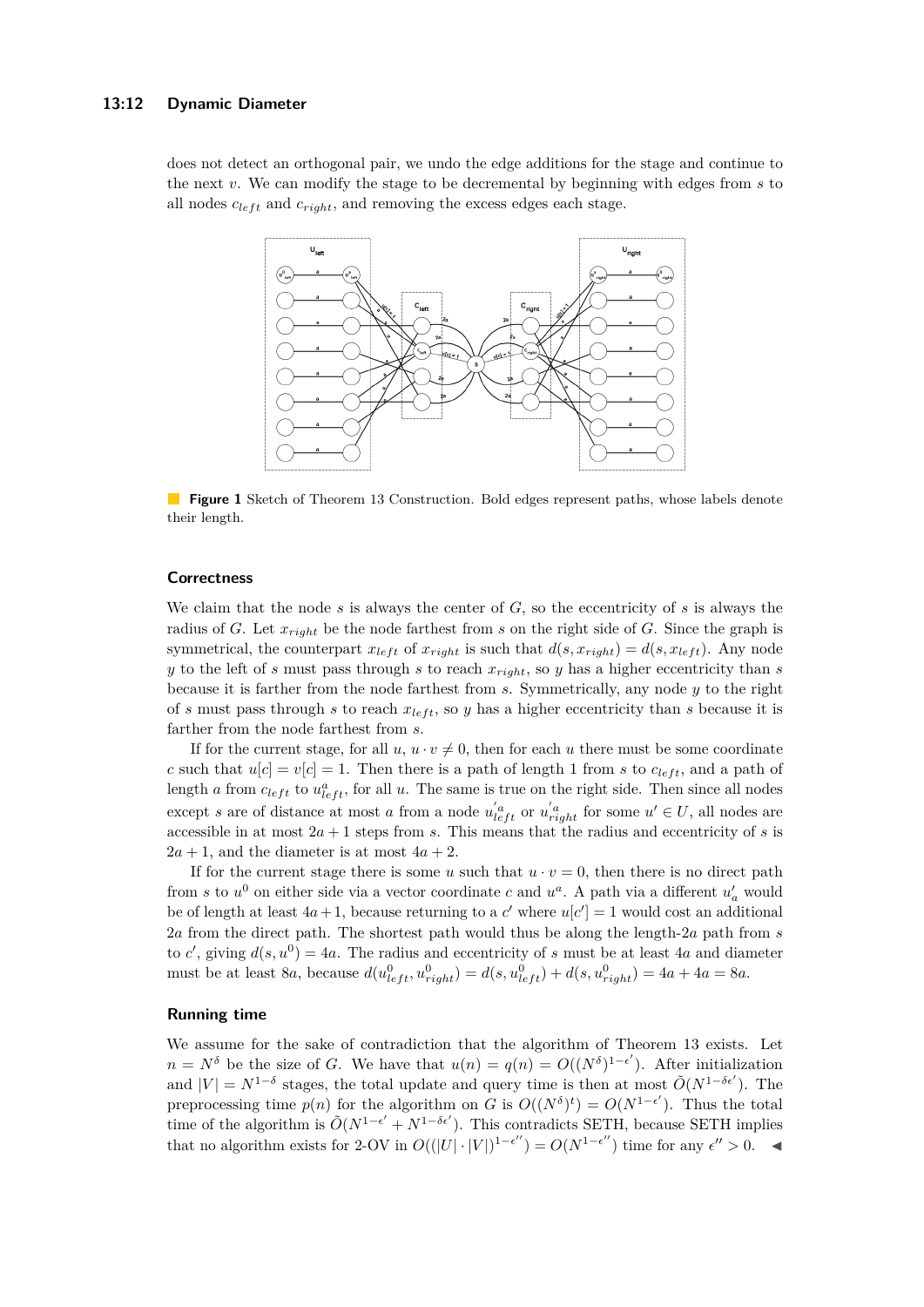## **References**

- <span id="page-12-5"></span>**1** Amir Abboud and Virginia Vassilevska Williams. Popular Conjectures Imply Strong Lower Bounds for Dynamic Problems. In *55th IEEE Annual Symposium on Foundations of Computer Science, FOCS 2014, Philadelphia, PA, USA, October 18-21, 2014*, pages 434–443, 2014.
- <span id="page-12-1"></span>**2** Amir Abboud, Virginia Vassilevska Williams, and Joshua R. Wang. Approximation and Fixed Parameter Subquadratic Algorithms for Radius and Diameter in Sparse Graphs. In *Proceedings of the Twenty-Seventh Annual ACM-SIAM Symposium on Discrete Algorithms, SODA 2016, Arlington, VA, USA, January 10-12, 2016*, pages 377–391, 2016.
- <span id="page-12-0"></span>**3** R. Albert, H. Jeong, and A.L. Barabasi. Diameter of the world wide web. *Nature*, 401:130–131, 1999.
- <span id="page-12-9"></span>**4** N. Alon, R. Yuster, and U. Zwick. Finding and counting given length cycles. *Algorithmica*, 17:209–223, 1997.
- <span id="page-12-14"></span>**5** Bertie Ancona, Monika Henzinger, Liam Roditty, Virginia Vassilevska Williams, and Nicole Wein. Algorithms and Hardness for Diameter in Dynamic Graphs. *arXiv preprint*, 2018. [arXiv:1811.12527](http://arxiv.org/abs/1811.12527).
- <span id="page-12-3"></span>**6** Arturs Backurs, Liam Roditty, Gilad Segal, Virginia Vassilevska Williams, and Nicole Wein. Towards Tight Approximation Bounds for Graph Diameter and Eccentricities. In *Proceedings of STOC'18*, page to appear, 2018.
- <span id="page-12-6"></span>**7** Massimo Cairo, Roberto Grossi, and Romeo Rizzi. New Bounds for Approximating Extremal Distances in Undirected Graphs. In *Proceedings of the Twenty-Seventh Annual ACM-SIAM Symposium on Discrete Algorithms, SODA 2016, Arlington, VA, USA, January 10-12, 2016*, pages 363–376, 2016.
- <span id="page-12-2"></span>**8** Shiri Chechik, Daniel H. Larkin, Liam Roditty, Grant Schoenebeck, Robert Endre Tarjan, and Virginia Vassilevska Williams. Better Approximation Algorithms for the Graph Diameter. In *Proceedings of the Twenty-Fifth Annual ACM-SIAM Symposium on Discrete Algorithms, SODA 2014, Portland, Oregon, USA, January 5-7, 2014*, pages 1041–1052, 2014.
- <span id="page-12-10"></span>**9** Mina Dalirrooyfard, Thuy Duong Vuong, and Virginia Vassilevska Williams. Graph pattern detection: Hardness for all induced patterns and faster non-induced cycles. In *STOC*, page to appear, 2019.
- <span id="page-12-4"></span>**10** Camil Demetrescu and Giuseppe F. Italiano. A New Approach to Dynamic All Pairs Shortest Paths. *Journal of the ACM*, 51(6):968–992, 2004. Announced at STOC'03. [doi:10.1145/](http://dx.doi.org/10.1145/1039488.1039492) [1039488.1039492](http://dx.doi.org/10.1145/1039488.1039492).
- <span id="page-12-12"></span>**11** Shimon Even and Yossi Shiloach. An On-Line Edge-Deletion Problem. *Journal of the ACM*, 28(1):1–4, 1981. [doi:10.1145/322234.322235](http://dx.doi.org/10.1145/322234.322235).
- <span id="page-12-13"></span>**12** Monika Henzinger and Valerie King. Fully Dynamic Biconnectivity and Transitive Closure. In *Symposium on Foundations of Computer Science (FOCS)*, pages 664–672, 1995. [doi:](http://dx.doi.org/10.1109/SFCS.1995.492668) [10.1109/SFCS.1995.492668](http://dx.doi.org/10.1109/SFCS.1995.492668).
- <span id="page-12-11"></span>**13** Monika Henzinger, Sebastian Krinninger, and Danupon Nanongkai. Decremental Single-Source Shortest Paths on Undirected Graphs in Near-Linear Total Update Time. In *Symposium on Foundations of Computer Science (FOCS)*, pages 146–155, 2014. [doi:10.1109/FOCS.2014.24](http://dx.doi.org/10.1109/FOCS.2014.24).
- <span id="page-12-7"></span>**14** Monika Henzinger, Sebastian Krinninger, Danupon Nanongkai, and Thatchaphol Saranurak. Unifying and Strengthening Hardness for Dynamic Problems via the Online Matrix-Vector Multiplication Conjecture. In *Symposium on Theory of Computing (STOC)*, pages 21–30, 2015. [doi:10.1145/2746539.2746609](http://dx.doi.org/10.1145/2746539.2746609).
- <span id="page-12-8"></span>**15** Monika Henzinger, Andrea Lincoln, Stefan Neumann, and Virginia Vassilevska Williams. Conditional Hardness for Sensitivity Problems. In Christos H. Papadimitriou, editor, *8th Innovations in Theoretical Computer Science Conference (ITCS 2017)*, volume 67 of *Leibniz International Proceedings in Informatics (LIPIcs)*, pages 26:1–26:31, Dagstuhl, Germany, 2017. Schloss Dagstuhl–Leibniz-Zentrum fuer Informatik. [doi:10.4230/LIPIcs.ITCS.2017.26](http://dx.doi.org/10.4230/LIPIcs.ITCS.2017.26).
- <span id="page-12-15"></span>**16** R. Impagliazzo, R. Paturi, and F. Zane. Which Problems Have Strongly Exponential Complexity? *J. Comput. Syst. Sci.*, 63(4):512–530, 2001.